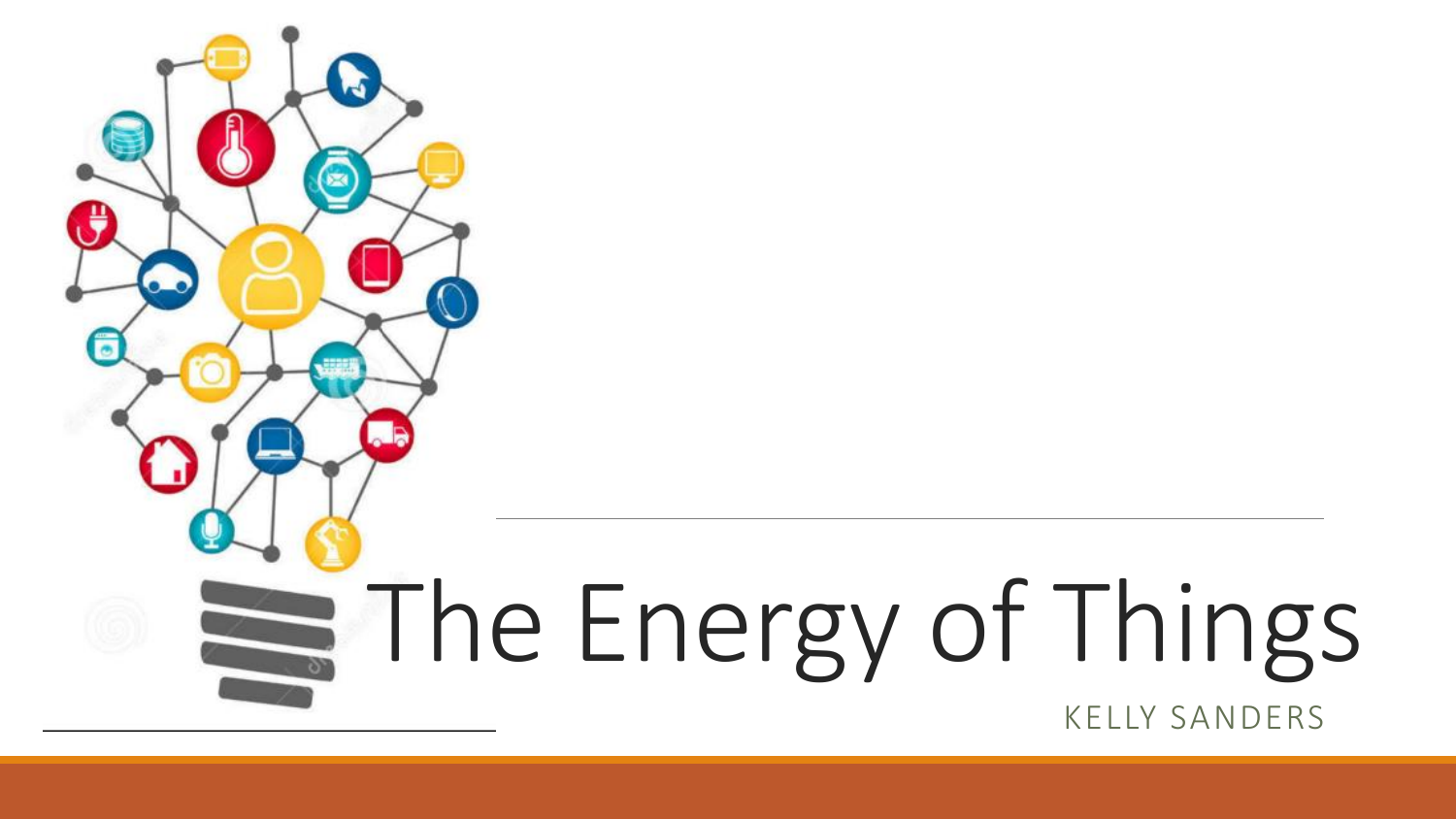## *IoT hype? Maybe it's time to discuss how the Energy of Things can work for utilities.*

- Trends & Lightfair
- Opportunities
- The Future of Programs
- What's next?

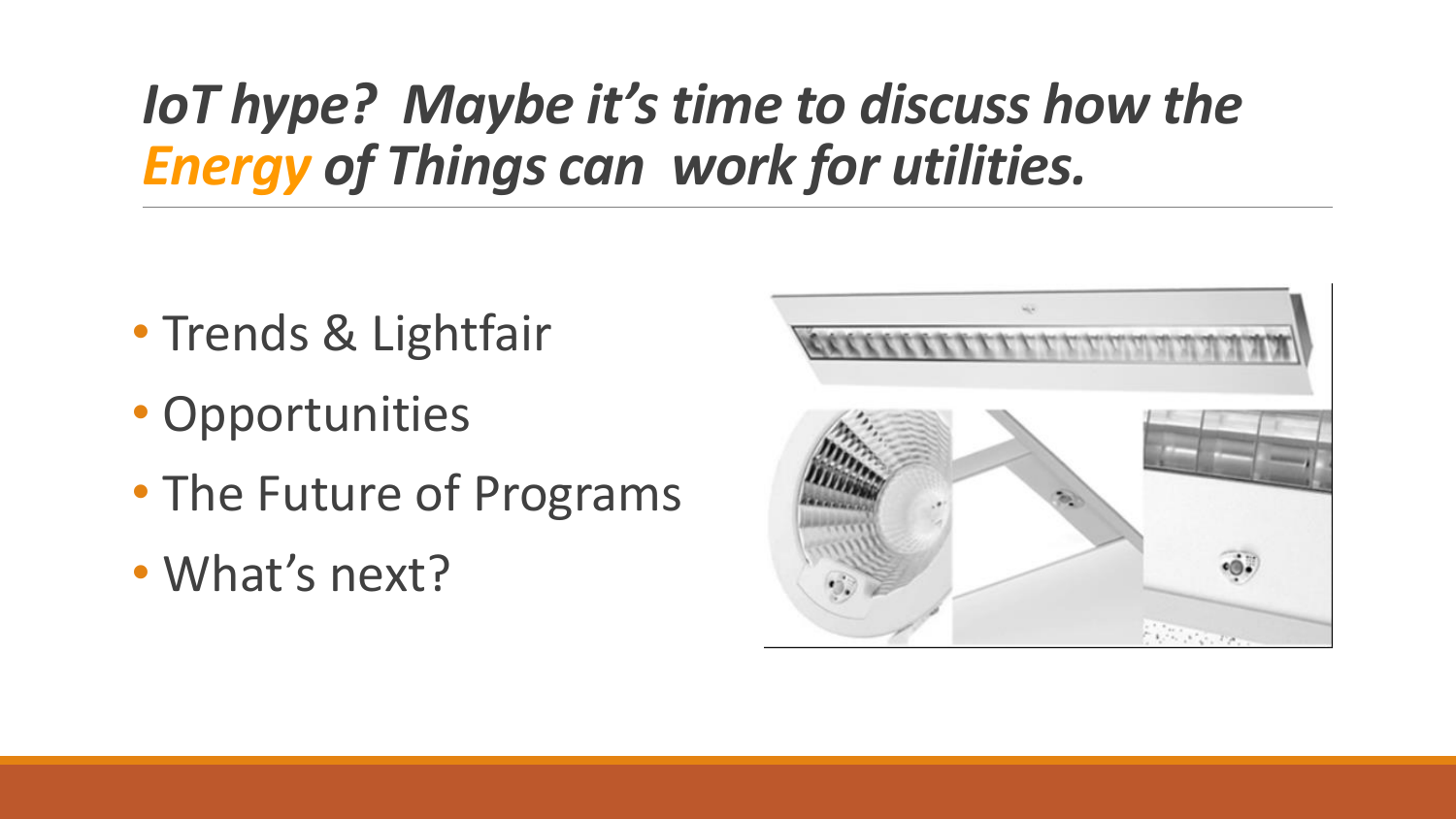**Lightfair Insights**LG ELECTRONICS, USA Category Winner!

### *Trends - Why EoT Now?*

- IoT = 50b Devices by 2020
- NEB's are drivers not EE
- Energy data from IoT = EoT
- Data is not business value
- Suppliers are still listening
- Must Stay Relevant!



**…EoT and Services will drive opportunities for us!**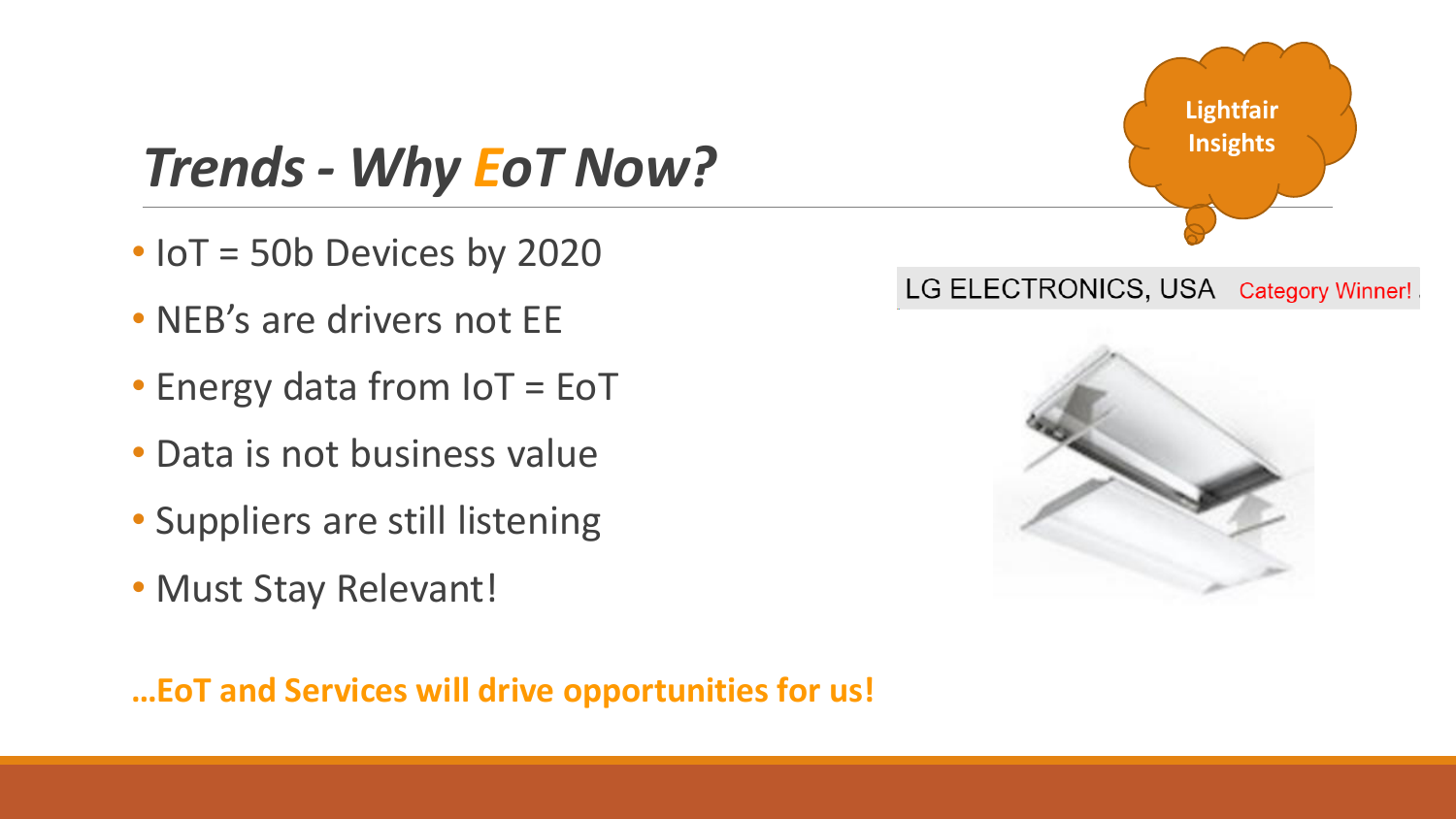## *Opportunities – Our Energy Contribution to IoT?*

- Energy 'Trusted Partner'
- Edge Device Performance Data
- Non-Energy Benefits
- Energy Services



#### **…our contribution to IoT is to define the** *Energy of Things***.**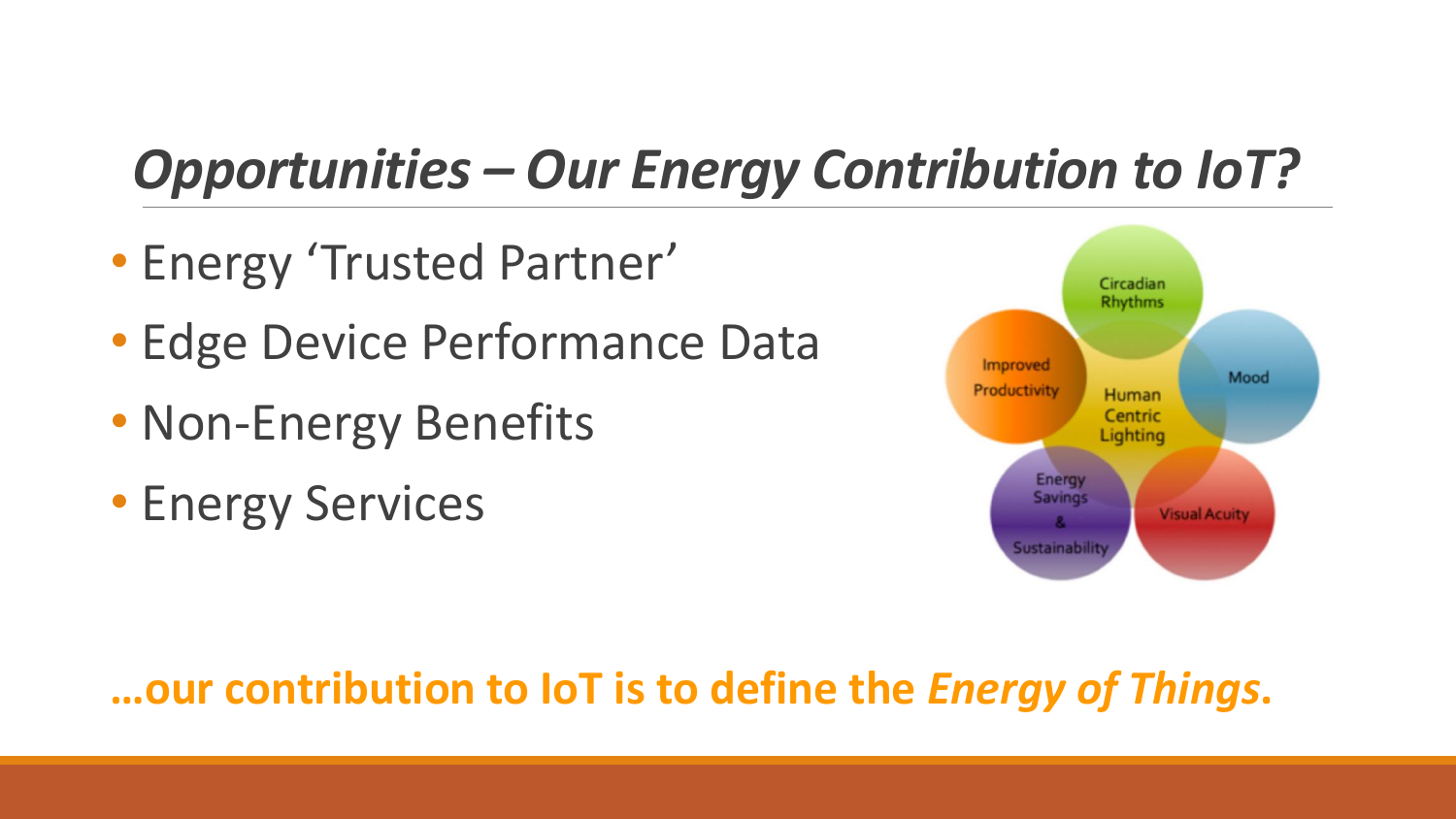## *The Future of Programs*

Packaged Energy Services

- … like DR, DERS, Edge Asset Analytics
- Integral to Distribution
- Emerging Technology Impact programs
- Upstream
- Standards C137
- Models & Frameworks
- Trusted advisor
- Consultant
- Solution Provider